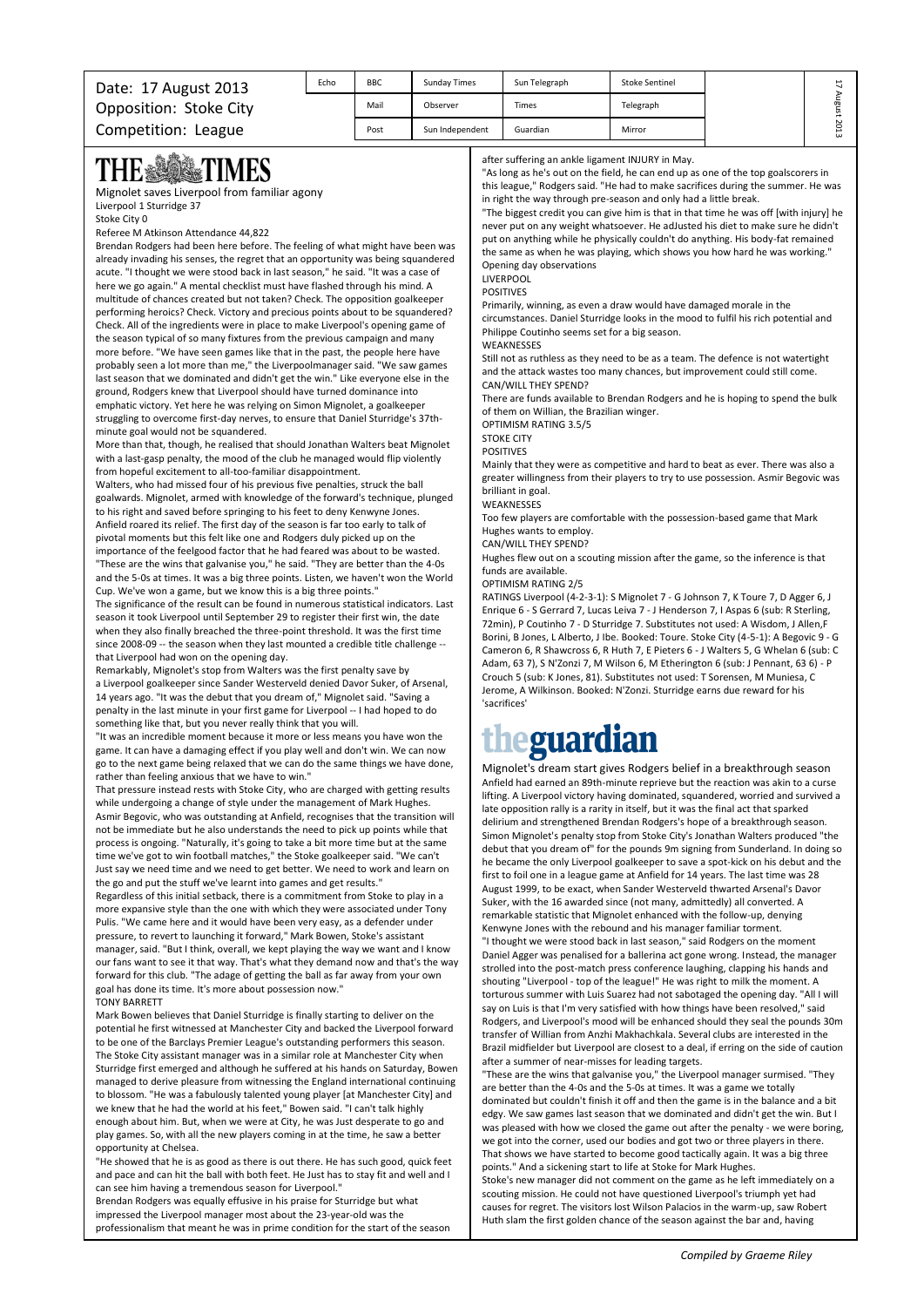| Date: 17 August 2013          | Echo | <b>BBC</b> | Sunday Times    | Sun Telegraph | <b>Stoke Sentinel</b> |   |
|-------------------------------|------|------------|-----------------|---------------|-----------------------|---|
| <b>Opposition: Stoke City</b> |      | Mail       | Observer        | <b>Times</b>  | Telegraph             |   |
| Competition: League           |      | Post       | Sun Independent | Guardian      | Mirror                | ದ |

survived a first-half storm thanks to the superb Asmir Begovic, were increasingly assured in the second half. They remain a side reliant on the set piece for goals, however.

Mignolet twice denied Walters an equaliser, with the Evertonian's predictable penalty and meagre record - 10 scored from 15 now for Stoke - another lament for Hughes. It was mystifying that Walters took the responsibility with Charlie Adam on the pitch.

"How long is a piece of string?" replied Mark Bowen, Hughes's assistant, on how long it will take to develop Stoke's style of play. "We are working on it every day and have done so right through pre-season. It would have been very easy here, when under pressure as a defender, to revert to launching it forward. But overall we kept playing the way we want and I know our fans want to see it that way." Stoke were undone and Liverpool benefited from a touch of clinical excellence by Daniel Sturridge. With the banned Suarez looking on, and surely querying the merits of a pushing for a move to Arsenal by the afternoon's end, Sturridge revelled in the responsibility of leading Liverpool's attack. An unerring drive into the bottom corner from 20 yards, with immense power from little back-lift of the left foot, could become a Sturridge trademark if he plays often enough. Man of the match Asmir Begovic

# The **Mail**

Mignolet stop keeps Rodgers' revival on track

BRENDAN RODGERS spun on his heels, looked to the floor and shook his head in frustration. After producing so much good work against Stoke, Liverpool's habit of shooting themselves in the foot appeared to have resurfaced when Daniel Agger needlessly handled in the 88th minute.

New season, same old Liverpool? Opening day slips, after all, have been frequent at Anfield. Pepe Reina conceded a late own goal against Arsenal in 2010; 12 months later Kenny Dalglish's side let Sunderland off the hook.

'I thought "here we go again",' said Rodgers. But then Simon Mignolet saved Jonathan Walters' penalty and suddenly this felt like a very different Liverpool, one with resilience to bolster the slick, quick passing exchanges that created 15 clear scoring chances.

It has been evident in pre-season that Rodgers' methods are now being fully understood. The tempo of training is quicker, they looked stronger -- Steven Gerrard has described the fitness regime as 'brutal' -- and they had a solid base from which to start here.

For the first hour at least, it was a vision of how Rodgers wants Liverpool to play: moving the ball out of defence into midfield, where Gerrard and Philippe Coutinho pull the strings, playing incisive balls forward to willing runners. Daniel Sturridge, playing with a swagger and self-belief, led the line superbly. His 37th-minute finish to settle the contest was superb, disguising his effort to squeeze a shot through Robert Huth's legs.

The number of openings created -- Jordan Henderson could have had a hat-trick and Stoke keeper Asmir Begovic was man of the match -- augurs well. But what was most pleasing for Rodgers was the ability to grind out the result. They showed steel when in the past they have been brittle.

Rodgers said: 'A lot has been written about the club this summer and it would have been easy to be distracted. These are the wins that galvanise you.' There are 37 games to go but the plunging stops Mignolet made to thwart Walters and the follow-up from Kenwyne Jones felt significant.

It changed perceptions, not least with Mignolet, who endured a shaky opening 20 minutes.

Liverpool struggled against Stoke when Tony Pulis was manager but Mark Hughes' determination to implement a new, less aggressive style meant Rodgers' players had a chance to dictate the tempo.

Gerrard was excellent, his range of passing keeping Liverpool on the front foot; Kolo Toure impressed on his debut, as did Iago Aspas; Sturridge and Coutinho thrived. Without Begovic, Stoke would have been trounced.

LIVERPOOL (4-3-2-1): Mignolet 8; Johnson 7, Toure 7, Agger 6, Enrique 7; Henderson 7, Gerrard 7, Lucas 6: Aspas 7 (Sterling 72min, 6), Coutinho 8; Sturridge 8. Subs not used: Jones, Luis Alberto, Allen, Borini, Ibe, Wisdom. Booked: Toure.

STOKE CITY (4-4-1-1): Begovic 9; Cameron 6, Huth 6, Shawcross 6, Pieters 5; Whelan 6 (Pennant 63, 6), Nzonzi 7, Wilson 6, Etherington 6 (Adam 63, 6); Walters 6, Crouch 7 (Jones 81).

Subs not used: Sorensen, Muniesa, Wilkinson, Jerome. Booked: Nzonzi. Man of the match: Asmir Begovic. Referee: Martin Atkinson 7. Attendance: 44,882.

# **The Daily Telegraph**

Sturridge on course to be Anfield hero

Liverpool 1 Sturridge 37

Stoke City 0

Att: 44,822

If Saatchi & Saatchi were recruited to offer a final promotional push for the Premier League's return, it is doubtful they would have constructed a more compelling advert than this.

Liverpool and Stoke were ideal opening acts, the tempo and intensity of the hosts' victory thrusting spectators straight back into the emotional rush that lasts nine months.

The starting mission of both clubs was to alter pre-season perceptions, and although Brendan Rodgers claimed three precious points, both sides left Anfield reassured.

There was enough to suggest Stoke will no longer be the Premier League's ugly sibling, while Liverpool -- as they did at the end of last season -- suggested the eventual return of Luis Suarez will enhance rather than wholly carry their Champions League ambitions.

Some Liverpool players, have benefited from a summer away from the mind's eye. Philippe Coutinho makes Anfield visits a pleasure and Daniel Sturridge, whose 37th-minute winner was the least he and his side deserved, should score 20 goals if he stays fit. In tandem with Suarez, that should

ensure Liverpool possess a dual goal threat they have lacked since Robbie Fowler and Stan Collymore were an item.

Sturridge has shifted perceptions since moving to Anfield. The notion he is a surly youth -- a by-product of tensions and frustrations at former clubs -- is unfair and his effervescent personality is becoming apparent.

There was lingering mistrust when Sturridge joined Liverpool but there is only mutual appreciation now. The England striker's return to fitness a fortnight ago merited only passing reference in the midst of Suarez's protestations to all bar Amnesty International about his incarceration, but it was as fundamental to Liverpool's promising start as Simon Mignolet's 89th-minute penalty save to deny Jonathan Walters.

"Daniel came back probably three weeks earlier than anticipated. That is purely down to his attitude," Rodgers revealed, adding the club's medical team missed their holidays to ensure the club had a fit striker for the start of the season. "He's always got a goal in him. That's why we bought him. He can end up as a top goalscorer in this league." Mark Hughes and Mark Bowen were in charge of Sturridge at Manchester City when he became frustrated as big-money signings restricted him to being one for the future. "He was a fabulously talented young player and we knew that he had the world at his feet," Bowen said. "He was just desperate to go and play games so with all the new players coming in at the time, he saw a better opportunity at Chelsea.

He is as good there is out there. He has such quick feet and pace and can hit the ball with both feet. He just has to stay fit. I can see him having a tremendous season for Liverpool."

As well as missing a penalty, Stoke hit the bar and watched Mignolet assert his credentials with an acrobatic save to deny Walters before half-time. Asmir Begovic was much busier, but Stoke caused a free-flowing,

confident Liverpool enough problems to suggest Hughes' restructuring will earn greater reward.

There is a continuous compulsion to compare and contrast on Merseyside, and Rodgers recalled his feelings on the opening day last season.

"It was very different," said Rodgers. "I remember being asked

should Liverpool be losing 3-0 to West Brom. We've got better, but there's a big job to do. I just felt in the changing room beforehand there was more camaraderie, spirit and togetherness."

All that is needed now is for Suarez to complete The Prodigal Son routine for Liverpool to celebrate another meaningful victory.

## MONEY WELL SPENT?

**LIVERPOOL** 

Simon Mignolet made himself an immediate hero after his [pounds sterling]9million transfer from Sunderland by saving Jon Walters' penalty. Kolo Toure looked at home, but Iago Aspas appeared a bit lightweight and failed to make an impact.

STOKE

Erik Pieters, who signed for [pounds sterling]3 million from PSV, was exposed at full-back as Liverpool attacked down that flank, but showed a decent left foot.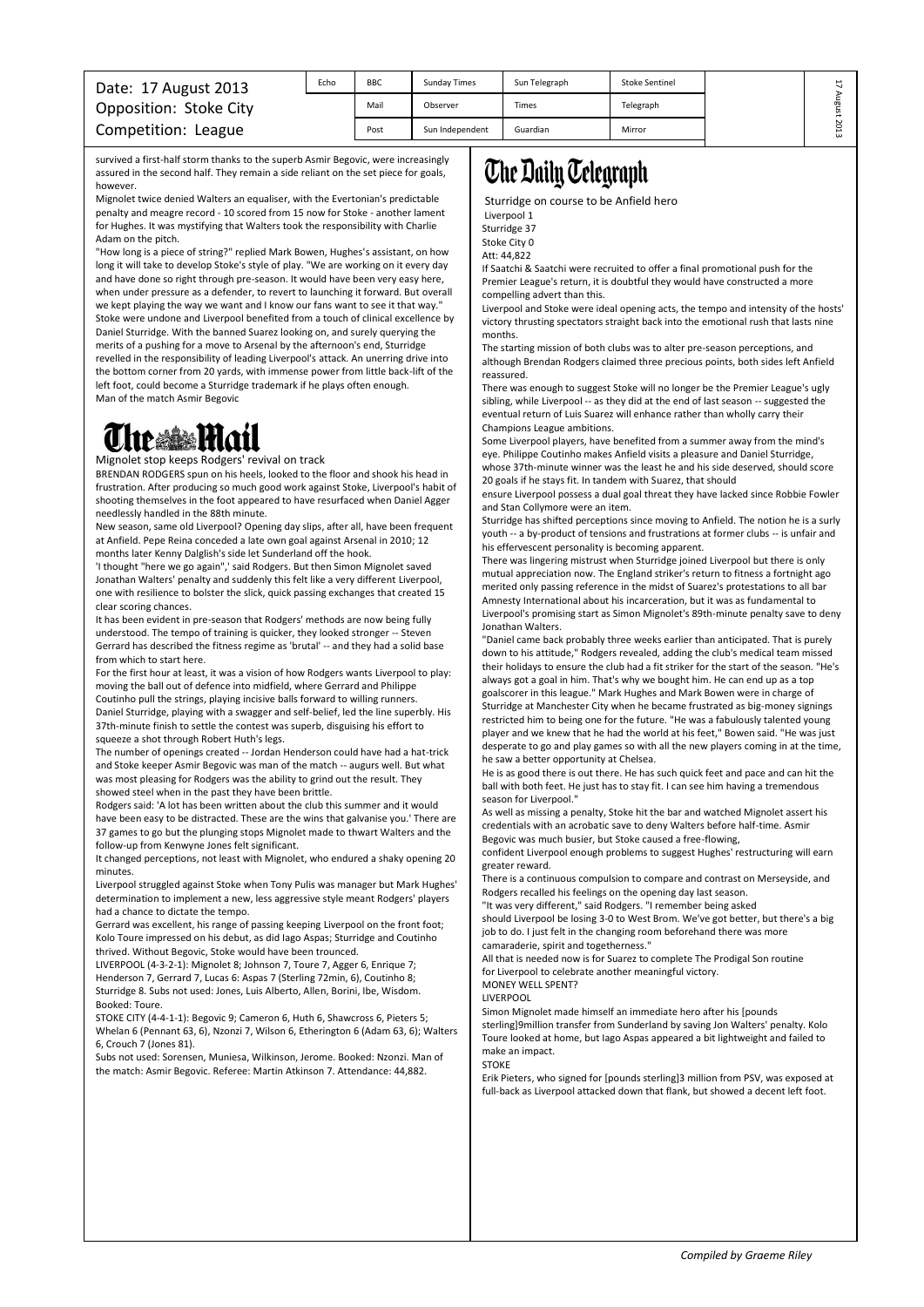| Date: 17 August 2013          | Echo | <b>BBC</b> | Sunday Times    | Sun Telegraph | <b>Stoke Sentinel</b> | $\overline{\phantom{a}}$ |
|-------------------------------|------|------------|-----------------|---------------|-----------------------|--------------------------|
| <b>Opposition: Stoke City</b> |      | Mail       | Observer        | <b>Times</b>  | Telegraph             |                          |
| Competition: League           |      | Post       | Sun Independent | Guardian      | Mirror                | 2013                     |



SI OF RELIEF; Penalty hero Mignolet admits: I was terrified missed chances would come back to haunt us

LIVERPOOL 1 STOKE CITY 0

AS football fans we are all fatalists - even during the good times. Waiting, always waiting, for that moment of spectacular payback. Breaking news: it's not just us. Players too share the same sense of creeping dread, the same notion of morbid inevitability bad things will ultimately happen. Just listen to Liverpool's new signing Simon Mignolet. With his side dominating Stoke, creating enough chances to have won 10 games but failing to take all but one, he and the rest of his teammates knew exactly what was coming next. "There is an unwritten law in football that if you play well and don't take your chances, there will be chances for the opposition," he said with a wry smile afterwards. "I was thinking that, the longer the game went on. I had a feeling they would equalise in the last minute, really." Except that Mignolet rewrote that particular script, of course. In quite the most unbelievable fashion. So often Liverpoolhave dominated, created chances, but watched with a sense of resignation as the opposition keeper has produced yet another man-of-the-match performance. So, with only a slim lead offered by Daniel Sturridge, and Asmir Begovic in world-class form for Stoke, the fatalist in every Red emerged. The final minute. Payback. A soft freekick gifted by sub Raheem Sterling, the usual efficient Stoke delivery and a moment of chaos as Daniel Agger handled. Dropped points again. The usual inquest. Immediate pressure. Except that maybe this is a different Liverpool, with a new story? With a new keeper, who wrote a different ending, with a fantastic double-save from Jon Walters' spot-kick. "It was the debut that you dream of. I had hoped to do something like that but you never really think you will. Saving a penalty in the last minute, on your first game for Liverpool..."

The word he was looking for in the uncompleted sentence was 'wow'. Not only because it makes the giant Belgian an instant hero, but because it changes the complexion of Liverpool's campaign. They were a team weighed down by the burden of the Luis Suarez pantomime, distracted by the sorry saga, and facing his inevitable departure. Yet the way he paraded around the pitch on Saturday in Liverpool kit, suggested he is staying. Most importantly of all, though, Brendan Rodgers' team played some awesome football.

That is all encouraging for the Reds, but less so if they had only got a disappointing draw at the end of it. As Mignolet himself said, his save changed the whole feel of the new season. "It can have a damaging effect if you play well and don't win. We can now go to the next game being relaxed that we can do the same things we have done, rather than feeling anxious that we have to win," he said. "It does change things. This time we won and that hasn't happened too often for Liverpool on the opening day of the season in recent years. This is very important to set our season off."

With Suarez set to return in due course and Rodgers' side playing some genuinely lovely football, maybe Liverpool's aim of a top-four finish is not so fanciful after all. Stoke can have no complaints, even if they would have had a precious point had not Walters again chosen to put his spot-kick in his well-known preferred area. The striker has to change tactics or concede the role.

They would have lost heavily but for the expertise of Begovic, and Stoke fans will no doubt get that fatalist feeling as the transfer window prepares to slam shut, with sides like Arsenal still looking for a keeper.

So far, though, there has been nothing, and the Bosnian insists he will be happy to stay. "My future's here. You never know what comes up and nothing did," he explained. "They wanted me to stay here and there was no other thought. "I have worked hard in pre-season and am really looking forward to another campaign with this club." It was the debut you dream of. I'd hoped to do that but

you never think you will SIMON MIGNOLET My future's at Stoke. The club wanted me to stay and there was no other thought ASMIR BEGOVIC

## BACKCH@T

Great display for a first game, was worried about Mignolet's nerves but talk about saving the day! Not sure what Agger was at but he was saved, as was the 2 points. Another keeper and LFC would have had 6 or 7. Liver Raffo Pool

A cracking result and three well deserved points, why do opposition goalies always have their match of the season against the Redmen, I was going to say last season we would have drawn or lost a match like this but no doom and gloom from me, we were the best team all over the park, get in there lads.Derick Smith We bought the wrong goalkeeper.

NEW ARE YA?

LIVERPOOL: Aspas (above): Insisted he wasn't a replacement for Luis Suarez and could be right, but still an impressive addition.

STOKE: Pieters: The Dutch full-back will be busy this season.

LIVERPOOL v STOKE

Jonathan Walters made his 92nd consecutive Premier League appearance for Stoke, the record for outfield players.

LIVERPOOL: Mignolet 9, Johnson 6, Toure 7, Agger 6, Enrique 7, Henderson 8,

Gerrard 7, Lucas 6, Sturridge 7, Aspas 7 (Sterling 72, 6), Coutinho 8. STOKE: Begovic 9, Pieters 5, Huth 6, Shawcross 6, Cameron 5, Wilson 5, Nzonzi 6, Whelan 5 (Adam 63, 5), Walters 6, Crouch 5 (Jones 81), Etherington 5 (Pennant 63, 5).

MATCH STATS 55% BALL POSSESSION 45% 11 SHOTS ON TARGET 6 9 SHOTS OFF TARGET 4 12 CORNERS 62 OFFSIDE 1 11 FOULS 12 10 CARDS 10 MAN OF THE MATCH ASMIR BEGOVIC: This was the game of his life... superb



Liverpool 1, Stoke City 0 Sturridge (37)

Life under Mark Hughes kicked off with a narrow defeat here on Merseyside this afternoon after Jon Walters saw an 88th minute penalty saved.

It was agony for the visiting contingent after surviving so many chances and then appearing to be thrown a late lifeline by Daniel Agger's handball.

But the scoreline could have been a lot more painful, in truth, as Liverpool carved out countless openings on a day when Asmir Begovic once again distinguished himself superbly. Stoke's passing game never really got going, but they did carve out a handful of genuine chances themselves as Robert Huth hit the bar in the first half and forced a save in the second. Hughes has a long way to go to perfect the style and effectiveness he wants, but at least his players showed the character to stay in contention until late in the day and very nearly pinch an equaliser. His managerial debut began with unforeseen drama when Wilson Palacios pulled out of the starting 11 at the last minute and had to be replaced by Marc Wilson. Attacking the Kop first half, City had to wait until the eight minute for their first foray forward when Geoff Cameron broke down the left and saw his hard-hit cross cannon off a retreating defender for a corner.

The flag-kick was cleared, but not fully, and when the [ball](http://www.thisisstaffordshire.co.uk/time-report-Liverpool-1-Stoke-City-0/story-19673134-detail/story.html) was returned towards the far post Simon Mignolet struggled to get distance on his clearance under pressure from Peter Crouch and the ball dropped invitingly for Robert Huth to smash it against the cross bar from 10 yards.

Liverpool then thought they had taken an 11th minute lead when Steven Gerrard swept over a right-wing free-kick for the menacing Sturridge to head home. But the Liverpool striker had made his move a fraction too early and was superbly

flagged for [offside](http://www.thisisstaffordshire.co.uk/time-report-Liverpool-1-Stoke-City-0/story-19673134-detail/story.html) ... Stoke enjoyed another escape shortly afterwards when Kolo Toure met a right-wing corner with a thumping header against the bar and Sturridge lofted the eventual rebound into the crowd from a slight angle. It was heady stuff - and it didn't finish there. For Asmir Begovic was forced off his line to leave the dangerous Sturridge crossing with the outside of his left foot towards the far post where Eirk Pieters acrobatically hooked clear with opponents ready to pounce. The Reds remained in the ascendancy in the driving rain and newcomer Iago Aspas should have done better when poking out a foot to meet Philippe Coutinho's pass with an [effort](http://www.thisisstaffordshire.co.uk/time-report-Liverpool-1-Stoke-City-0/story-19673134-detail/story.html) straight at Begovic.

Stoke showed signs of settling defensively, at last, but were looking miles behind their hosts in the possession stakes.

But then the home side bared their teeth again as City's failure to clear - on at least two occasions - nearly cost them when Jose Enrique played a one-two with Coutinho before crashing his shot against the approaching Begovic. And Begovic was there again on 34 to block Jordan Henderson's shot with his legs as a Coutinho pass once again left a quick-thinking colleague in the clear. Sturridge then left Eirk Pieters for dead down the left channel before lashing one to the near post for Begovic to beat away on this occasion.

You had to say that Liverpool's [goal](http://www.thisisstaffordshire.co.uk/time-report-Liverpool-1-Stoke-City-0/story-19673134-detail/story.html) had been coming by the time Sturridge fired them in front on 37. A simple passing movement saw the ball rolled square for STURRIDGE just outside the box and he drilled low and hard through Huth's legs and just wide of Begovic's dive to his left.

Anfield was rocking... in celebration of their first and in anticipation of their second. It was Stoke very nearly levelling on 42, however, when the ball dropped to Jon Walters 20 yards out for a first-time crack that had Mignolet saving full length to his left in front of a grateful Kop. An all-action first half ended with a Ryan Shawcross flick being deflected past Mignolet, but Lucas was ideally placed to head off the line.

## Half-time: Liverpool 1, Stoke 0.

It wasn't long before one of the [goals](http://www.thisisstaffordshire.co.uk/time-report-Liverpool-1-Stoke-City-0/story-19673134-detail/story.html) was threatened after the restart - and almost inevitably it was Stoke's - as Coutinho escaped down the Liverpool left and shaped his shot round Begovic and just past the far stick. Begovic then dived to his right to brilliantly palm away Henderson's shot before the flag went up for offside against the foraging Coutinho. The Bosnian keeper already had his team's man-of-the-match award in his palms by the time Coutinho freed Sturridge left of goal for an ambitious effort that Begovic pushed onto the frame of his goal and to safety. Stoke were still in the game past the hour mark, however, when a double substitution saw Jermaine Pennant and Charlie Adam introduced for Matthew Etherington and Glenn Whelan respectivly. City's failure to pick up midfield runners so very nearly cost them a second shortly after when the ball was pulled back for the unchallenged Henderson to pump his cross shot against the inside of Begovic's right-hand post. The visitors were still in it at 1-0, though, and Pennant's right-wing free-kick prompted sufficient panic to leave Huth smacking a low shot that Daniel Agger half-smothered with a timely block to allow Mignolet to save low to his right. Sturridge thundered wide on the run and then centred across the face of goal as Anfield twice stood in anticipation of a killer second. Begovic then flew through the air to tip away Gerrard's long-range free-kick to remind us of his excellent afternoon. And seconds later the big Bosnian was throwning himself at Toure to prevent the veteran defender converting at the far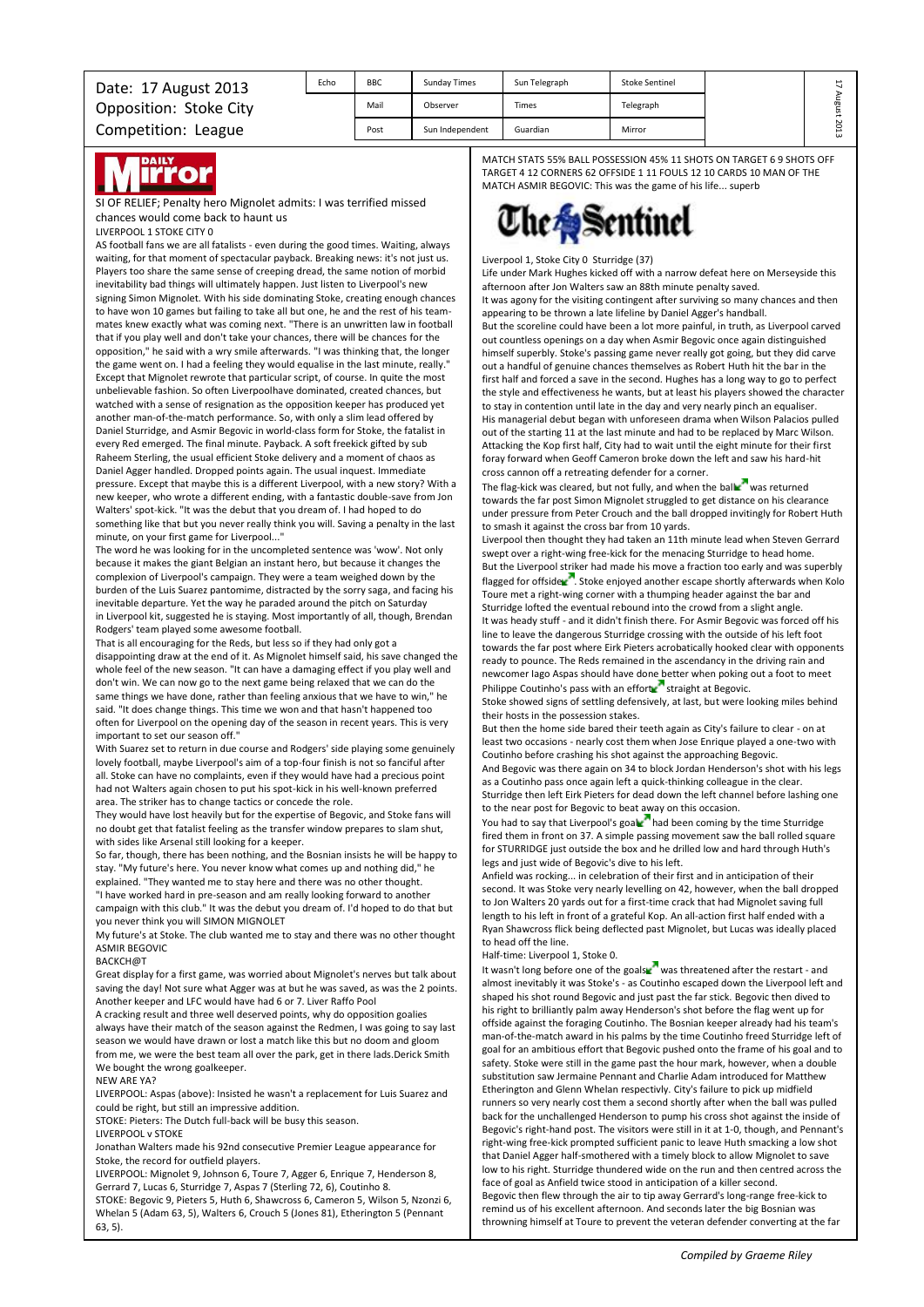| Date: 17 August 2013          | Echo | <b>BBC</b> | Sunday Times    | Sun Telegraph | <b>Stoke Sentinel</b> |               |
|-------------------------------|------|------------|-----------------|---------------|-----------------------|---------------|
| <b>Opposition: Stoke City</b> |      | Mail       | Observer        | <b>Times</b>  | Telegraph             |               |
| Competition: League           |      | Post       | Sun Independent | Guardian      | Mirror                | ⊵<br>$\omega$ |

## stick from another home assault.

Adam's mis-hit cross forced Mignolet to tip over what turned out to be a decent long-range punt as Stoke remained alive with minutes remaining.

And he was involved in the 88th minute drama which saw his free-kick flicked by Walters to hit Agger's flailing arm for a late, late penalty.

But Walters saw his firm spot kick saved impressively by Mignolet to his right and the follow up by Kenwyne Jones blocked by the Belgian keeper.

TEAMSLiverpool: Mignolet, Johnson, Enrique, Toure, Agger, Lucas, Henderson, Gerrard, Aspas (Sterling,72), Coutinho, Sturridge. Subs: Jones, Alberto, Allen, Borini, Ibe, Wisdom.Stoke: Begovic, Cameron, Pieters, Shawcross, Huth, Wilson, Walters, Whelan (Adam,63), Nzonzi, Etherington (Pennant,63), Crouch (Jones,81). subs: Sorensen, Wilkinson, Muniesa, Jerome.Referee: M Atkinson (Yorks).Att: 44,822.Bookings: Liverpool - Toure (foul,76). Stoke - Nzonzi (foul,44)

Mignolet makes mark as Reds enjoy opening day win Daniel Sturridge's first-half strike and Simon Mignolet's late penalty save ensured Liverpool FC began their Premier League campaign with a win over Stoke City. Sturridge struck in the 37 minute and Brendan Rodgers' side wasted a host of chances to put the game to bed, with visiting 'keeper Asmir Begovic superb. And when Daniel Agger was penalised for handball late on it looked as though the visitors may be about to walk away with a point, but Mignolet saved from Jon Walters' spot kick to secure Liverpool's first opening-day win at Anfield since 2011.

Rodgers' first Premier starting line-up of the season contained Sturridge, deemed fit enough after his ankle injury, with league debuts for summer signings Mignolet, Kolo Toure and Iago Aspas. Jordan Henderson was preferred to Joe Allen in midfield.

Stoke, under new manager Mark Hughes, started with former red Peter Crouch as their lone frontman with two other ex-Liverpool men, Charlie Adam and Jermaine Pennant, among their substitutes.

It was the visitors who had the game's first real chance eight minutes in. Mignolet was beaten to Glenn Whelan's deep cross by Crouch and the ball dropped for Robert Huth, who crashed a volley against the crossbar from 14 yards.

Sturridge had the ball in the net soon after, heading in Steven Gerrard's free kick, but the goal was correctly ruled out for offside. Toure then smashed a header against the bar from a Gerrard corner with Sturridge blazing the rebound over. Aspas has his first sight of goal on 20 minutes, but his instinctive prod from Coutinho's pass was easy for Begovic. Begovic was alert again on 29 minutes, saving at the feet of Jose Enrique after a lovely one-two with Aspas had opened Stoke up and the Bosnian 'keeper made another save to keep out a tentative Henderson on 34 minutes after Coutinho's excellent pass. It was one-way traffic as the half wore on. Begovic kept out Sturridge's fierce strike at the near post, but was powerless when on 37 minutes the striker collected Aspas' square pass and arrowed a 20-yard strike inside his bottom left-hand corner, the ball travelling through Huth's legs en route. The Reds were grateful to Mignolet soon after as he flew to his left to keep out Jon Walters' 20-yard strike, whilst Lucas cleared off the line from Ryan Shawcross at the end of a breathless half.

After the break, Coutinho curled just wide after bursting on to a Sturridge flick and Begovic made a fine one-handed save to keep out Henderson's left-footed effort. Begovic, in inspired form, kept out another Sturridge effort on 61 minutes with Aspas heading the subsequent corner wide.

Aspas was in the thick of it again soon after, teeing up Henderson who cracked a fierce first-time effort against the inside of the far post from 16 yards. Rodgers replaced Aspas with Raheem Sterling 18 minutes from time as Sturridge sent another long-ranger off target. Begovic, comfortably the man of the match, made another fine save to keep out Gerrard's 30-yard free kick, whilst Glen Johnson was unable to force home after Agger's header had dropped to him at the back post. Adam, on as a substitute, tried to catch Mignolet out from the halfway line late on, forcing the Belgian to scramble behind for a corner. Stoke had offered little by way of an attacking threat, but were given a chance to snatch a point two minutes from time as Agger was penalised for handball in the box. Mignolet though ensured he ended his debut a hero, plunging to his right to keep out Walters' penalty and then making a fine stop to keep out Kenwyne Jones' follow up. LIVERPOOL (4-2-3-1): Mignolet, Johnson, Toure, Agger, Jose Enrique, Lucas,

Gerrard, Henderson, Coutinho, Aspas (Sterling 72), Sturridge. Substitutes: Jones, Wisdom, Allen, Alberto, Ibe, Borini Cards: Toure

Goals: Sturridge (37)

STOKE CITY (4-5-1): Begovic, Cameron, Huth, Shawcross, Pieters, Wilson, Whelan (Adam 63), N'Zonzi, Walters, Etherington (Pennant 63), Crouch (Jones 81). Substitutes: Sorensen, Muniesa, Wilkinson, Jerome Cards: N'Zonzi Goals: Referee: Martin Atkinson Attendance: 44,822

## **DAILY POST**

## LFC battle to opening day victory

Simon Mignolet became an instant Liverpool FC hero as his late penalty save ensured they began their Premier League campaign with a win over Stoke City. Daniel Sturridge struck in the 37th minute with a long-range daisy cutter before Brendan Rodgers' side wasted a host of chances to put the game to bed, with visiting 'keeper Asmir Begovic superb.

But Reds shot-stopper Mignolet, who looked nervous early on, saved Jon Walters' spot kick and Kenwyne Jones's follow up to secure Liverpool's first opening-day win at Anfield since 2011, after Daniel Agger was penalised for handball after 88 minutes.

Rodgers' first Premier starting line-up of the season contained Sturridge, deemed fit enough after his ankle injury, with league debuts for summer signings Mignolet, Kolo Toure and Iago Aspas. Jordan Henderson was preferred to Joe Allen in midfield.

Stoke, under new manager Mark Hughes, started with former red Peter Crouch as their lone frontman with two other ex-Liverpool men, Charlie Adam and Jermaine Pennant, among their substitutes.

It was the visitors who had the game's first real chance eight minutes in. Mignolet was beaten to Glenn Whelan's deep cross by Crouch and the ball dropped for Robert Huth, who crashed a volley against the crossbar from 14 yards. Sturridge had the ball in the net soon after, heading in Steven Gerrard's free kick, but the goal was correctly ruled out for offside. Toure then smashed a header against the bar from a Gerrard corner with Sturridge blazing the rebound over.

Aspas has his first sight of goal on 20 minutes, but his instinctive prod from Coutinho's pass was easy for Begovic. Begovic was alert again on 29 minutes, saving at the feet of Jose Enrique after a

lovely one-two with Aspas had opened Stoke up and the Bosnian 'keeper made another save to keep out a tentative Henderson on 34 minutes after Coutinho's excellent pass.

It was one-way traffic as the half wore on.

Begovic kept out Sturridge's fierce strike at the near post, but was powerless when on 37 minutes the striker collected Aspas' square pass and arrowed a 20 yard strike inside his bottom left-hand corner, the ball travelling through Huth's legs en route.

The Reds were grateful to Mignolet soon after as he flew to his left to keep out Jon Walters' 20-yard strike, whilst Lucas cleared off the line from Ryan Shawcross at the end of a breathless half.

After the break, Coutinho curled just wide after bursting on to a Sturridge flick and Begovic made a fine one-handed save to keep out Henderson's left-footed effort.

Begovic, in inspired form, kept out another Sturridge effort on 61 minutes with Aspas heading the subsequent corner wide.

Aspas was in the thick of it again soon after, teeing up Henderson who cracked a fierce first-time effort against the inside of the far post from 16 yards.

Rodgers replaced Aspas with Raheem Sterling 18 minutes from time as Sturridge sent another long-ranger off target.

Begovic, comfortably the man of the match, made another fine save to keep out Gerrard's 30-yard free kick, whilst Glen Johnson was unable to force home after Agger's header had dropped to him at the back post.

Adam, on as a substitute, tried to catch Mignolet out from the halfway line late on, forcing the Belgian to scramble behind for a corner.

Stoke had offered little by way of an attacking threat, but were given a chance to snatch a point two minutes from time as Agger was penalised for handball in the box.

Mignolet though ensured he ended his debut a hero, plunging to his right to keep out Walters' penalty and then making a fine stop to keep out Kenwyne Jones' follow up.

LIVERPOOL (4-2-3-1): Mignolet, Johnson, Toure, Agger, Jose Enrique, Lucas, Gerrard, Henderson, Coutinho, Aspas (Sterling 72), Sturridge. Substitutes: Jones, Wisdom, Allen, Alberto, Ibe, Borini

Cards: Toure

Goals: Sturridge (37)

STOKE CITY (4-5-1): Begovic, Cameron, Huth, Shawcross, Pieters, Wilson, Whelan (Adam 63), N'Zonzi, Walters, Etherington (Pennant 63), Crouch (Jones 81). Substitutes: Sorensen, Muniesa, Wilkinson, Jerome Cards: N'Zonzi

Goals:

Referee: Martin Atkinson Attendance: 44,822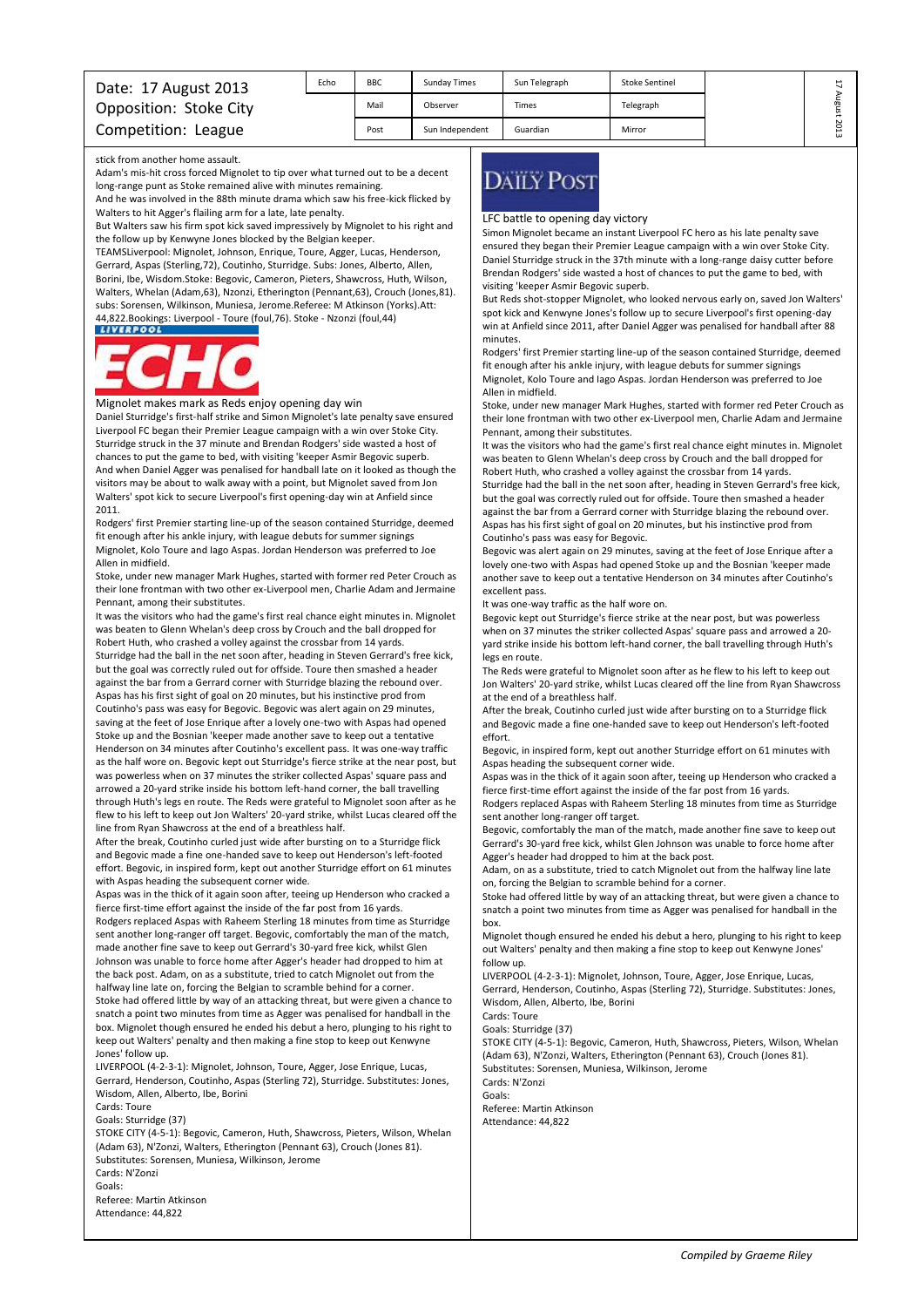| Date: 17 August 2013   | Echo | <b>BBC</b> | Sunday Times    | Sun Telegraph | <b>Stoke Sentinel</b> | ∸             |
|------------------------|------|------------|-----------------|---------------|-----------------------|---------------|
| Opposition: Stoke City |      | Mail       | Observer        | <b>Times</b>  | Telegraph             |               |
| Competition: League    |      | Post       | Sun Independent | Guardian      | Mirror                | δZ<br>⊷<br>سن |

# THE INDEPENDENT

Liverpool sparkle and new keeper shines

Roy Evans, perhaps the most underrated of all Liverpool managers, once remarked that a season without European football was "like a banquet without wine". However, they will take their water at Anfield if it sparkles like this. The scoreline was 1-0 but the afternoon was a rout. Liverpool struck the frame of Asmir Begovic's goal twice and the frame of the Stoke keeper many more times. The Bosnian gave the kind of display that suggests he could play for any team in Europe.

The men in front of him suggested they might be good enough for any team in Staffordshire. Mark Hughes did not attend the post-match press conference because he had a plane to catch. His plans to transform Stoke from football's equivalent of a Ronseal tin to something slightly more sophisticated are also up in the air.

Although this was the game of Begovic's life, the headlines belonged to the other goalkeeper, who for the vast majority of the afternoon had performed horribly erratically.

Nerves affect sportsmen in different ways. Just before he qualified for the 1,500m final in Moscow this week, the Scottish middle distance runner, Chris O'Hare, confessed to being "petrified". However, the nerves that cling to a goalkeeper are more acute than almost any others.

For Sunderland, Simon Mignolet had proved his ability many times over but he was replacing Pepe Reina, one of Liverpool's great keepers who holds the club record for successive clean sheets, and he admitted the first quarter of an hour playing in front of the Kop had affected him badly. "You wouldn't trust him with the washing up," remarked the commentator from Radio Stoke as he spilled a straightforward cross.

Two minutes from the end, another cross was driven into the Liverpool area and this time the handling was rather better. Unfortunately for the home side, the hand belonged to Daniel Agger.

Jonathan Walters invariably puts his penalties to the keeper's right and he did so once more without even striking it particularly well. Mignolet parried the shot and saved the rebound, ending up in the arms of another debutant, Kolo Tour[c].

Stoke had not scored a League goal at Anfield since 1983 - in a match they had lost 5-1 - and yet in an encounterLiverpool dominated, they might have had three. Robert Huth drove against the crossbar and Lucas Leiva cleared off the line from Ryan Shawcross.

Not since two goals from Michael Owen had overcome West Ham a dozen years ago had Liverpool won their opening League fixture at home, but the game this most resembled was the one that opened their campaign two seasons ago, against Sunderland. Then, they had battered their opponents and somehow contrived to draw a game that featured a missed penalty from a promising young footballer named Luis Suarez.

Yesterday the man who gives almost daily and invariably contradictory interviews on his desire to quit Merseyside made the brave decision to go to Anfield, where his shirt had been burned a few days before, with his three-year-old daughter, Delfina. Both inside and outside the stadium, his reception was reasonably cordial.

His manager, Brendan Rodgers, who commented that the victory showed Liverpool's innate spirit "in spite of everything that has been thrown at the club", added: "Luis is part of our team and part of our club and our supporters are a class act. TheLiverpool way is always to support the players."

Liverpool began the season as Europe's least relevant great club. This is now their fourth season outside the Champions' League and Rodgers' task is to take them back or lose his job.

If more teams allow Philippe Coutinho the amount of space in the final third that Stoke did, his task will be considerably easier. With every attack, with every display of quick feet, with every dead ball delivered by Steven Gerrard, Rodgers' vision for Liverpool looked like it might be solidly founded.

Daniel Sturridge anticipated Gerrard's free-kick slightly too early and was offside when he headed past Begovic. Coutinho delivered a lovely, measured ball that gave Jordan Henderson time to pick his spot. He chose Begovic's knee cap. Tour[c] headed against the crossbar, Henderson struck the post.

Then, just as Rodgers was writing a note that Sturridge should shoot more, he did so, past the tips of the goalkeeper's gloves and into the corner of the net, fulfilling his instructions to the letter.

Liverpool (4-3-3): Mignolet; Johnson, Tour[c], Agger, Jose Enrique; Gerrard, Lucas, Henderson; Aspas (Sterling, 72), Sturridge, Coutinho.

Stoke (4-3-3): Begovic; Cameron, Shawcross, Huth, Pieters; Whelan (Adam, 63), Nzonzi, Wilson; Walters, Crouch (Jones, 81), Etherington (Pennant, 63).

Referee: Martin Atkinson. Man of the match: Begovic (Stoke)

Match rating: 7/10

# **The Sunday Telegraph**

Mignolet saves the day for buoyant Liverpool

Liverpool 1 Sturridge 37 Stoke City 0 Att: 44,822 "We want to make sure we are part of the conversation this season," was the modest

ambition Liverpool manager Brendan Rodgers set ahead of an enthralling opening-day victory.

There was enough against Stoke to keep tongues wagging for the rest of the year, Daniel Sturridge's winning goal barely scratching the surface of the kind of breathless start the Premier League's advertising staff salivate over.

Having dominated, Liverpool put themselves through a torturous finale when Daniel Agger inexplicably handled Charlie Adam's 88th-minute free-kick. Debutant goalkeeper Simon Mignolet then saved Jon Walters' 89th-minute penalty and Anfield erupted, the Belgian swamped in so many red shirts it was as if the title itself was secured. You might argue it is too early for lingering on potential turning points in a season, but have a rethink.

Liverpool have been psychologically scarred by opening-day disappointments in recent years. Roy Hodgson never recovered after a Pepe Reina howler against Arsenal a few years ago, the Kenny Dalglish era was undermined by a series of home draws. Last year Liverpool were out of the race for fourth before Rodgers settled into office.

Mignolet may yet look back at this first meaningful contribution as pivotal to the year's ambitions. At the very least, it will enable him to prove he is up to the task of replacing the popular Reina.

"It was a terrific performance but the goalkeeper takes the plaudits," said Rodgers. "He made three terrific saves. When you don't take your chances and get the penalty like that at the end there is that sinking feeling, but Mignolet did his homework and made a great save. You also saw the spirit in the team." The jubilation, in part, was due to the fact it would have been a travesty had Liverpool not won.

While attention focuses on Luis Suarez's mood swings -- the Uruguayan was present in his club attire - Sturridge's return from injury just in time for the kickoff was a neon lit 'remember me?'.

He galvanised Liverpool in the second half of last season and can do likewise for club and country in this one. Fitness permitting, Sturridge will comfortably score 20 goals this season.

The individualistic nature of Sturridge's winner from 20 yards Spot

on: Liverpool keeper Simon Mignolet makes his vital save from Stoke City's Jon Walters underlined him as a striker, like Suarez, with the capacity to score goals of many different flavours.

Sturridge's perfectly placed leftfoot strike on 37 minutes gave Liverpool a deserved lead at a time when, as has so often been the case in recent years, it seemed the opposition goalkeeper was destined to claim the glory.

Asmir Begovic had prevented Jose Enrique and Jordan Henderson scoring the Premier League's first goal, the former due to excellent keeping and the latter because of Henderson's tame finish. Begovic continued to deny the hosts in the second half.

But with the newly-crowned most popular South American at Anfield, Philippe Coutinho, probing the Stoke defence with all the menace and persistence of a KGB interrogator, it was only a matter of time before Liverpool had some reward. Stoke were not without encouragement of their own, although with Mark Hughes hastily departing on a scouting mission, it was left to assistant Mark Bowen to lament a missed opportunity. "I won't tell you where Mark has gone, but it is well documented we are looking for players," said Bowen.

For those seeking evidence of a new look for Stoke, the afternoon was not without encouragement.

Robert Huth struck the bar and there was not a long throw-in to be seen. A couple of six-yard passes from Ryan Shawcross into midfield had the away fans screaming 'Revolution!' Agger's handball was the gift that should been accepted as they try to rearrange their features.

Hughes may ask, however, why it was Walters -- who missed two penalties last year -- rather than Adam taking the spot-kick. Mignolet also pounced to deny .<br>Kenwyne Jones' rebound.

Having kicked off before the rest of the country, Rodgers could even joke

about Liverpool being 'top of the league'. On this opening day, at least, the conversations Liverpool were part of were encouraging.

THE NEW BOYS Simon Mignolet started nervously but made an excellent save from Walters before half-time and was the hero at full-time. Iago Aspas can seem lightweight against physical opponents and will need time to adapt.

Kolo Toure looked comfortable. For Stoke, Erik Pieters struggled against some good attackers but he has a decent left foot.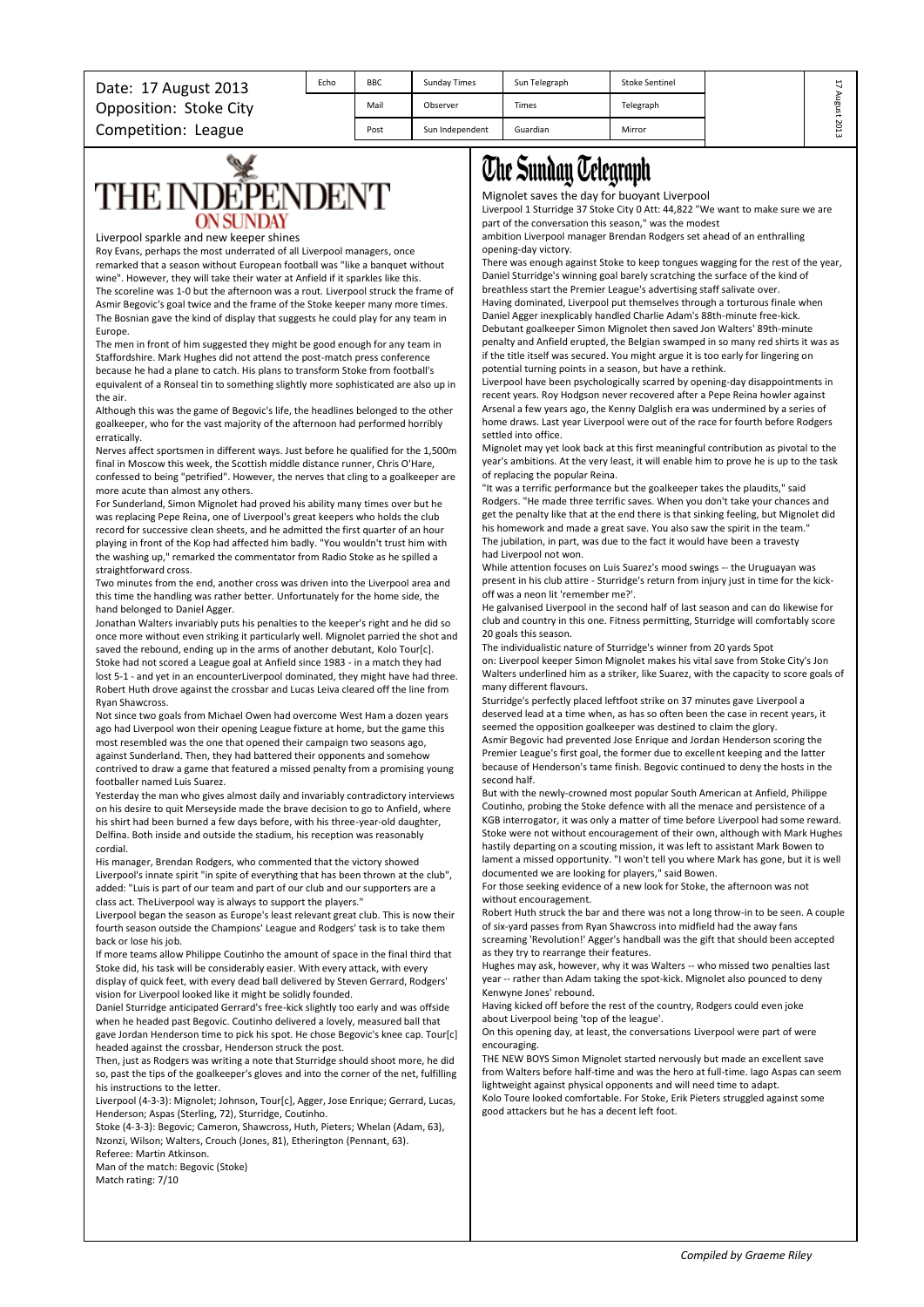| Date: 17 August 2013          | Echo | <b>BBC</b> | Sunday Times    | Sun Telegraph | <b>Stoke Sentinel</b> |               |
|-------------------------------|------|------------|-----------------|---------------|-----------------------|---------------|
| <b>Opposition: Stoke City</b> |      | Mail       | Observer        | <b>Times</b>  | Telegraph             |               |
| Competition: League           |      | Post       | Sun Independent | Guardian      | Mirror                | ⊵<br>$\omega$ |

## **ASSET THE SUNDAY TIMES** Woe for Walters

LIVERPOOL Sturridge 37 1

STOKE<sub>0</sub>

When he wasn't tending to his little daughter Delfina, Luis Suarez watched from a corporate box high in the Centenary Stand. What must he have made of it? "Missing me, boys?" Perhaps.Liverpool created many chances but couldn't turn dominance into emphatic victory. Yes Luis, they missed you all right.

It came ever so close to ending badly for the home team. Two minutes from the end, as Liverpool were hanging on to their one-goal lead, Daniel Agger jumped high to defend Charlie Adam's free kick with his arm stretched high in the air. The ball, of course, found his arm and though Liverpool had been much the better side it almost seemed destined that this would be the game's decisive moment. Jonathan Walters stepped up to win Stoke an unlikely point and perhaps it was because he grew up on the Wirral, an Everton supporter, that he wished to break the Liverpool net. Alas, it would have been better for him to have worked out that a club such as Liverpool might have studied his penalty-taking, known his preference for the right corner.

Simon Mignolet knew what was coming and diving to his right, he blocked the fiercely struck shot and then saved the Kenwyne Jones follow-up. The yearning for things to get better at Liverpool was expressed in a thunderous ovation for the keeper and relief at this opening-day victory.

That is how it is at Liverpool now, so much hope but so little belief. As you might expect, Brendan Rodgers found encouragement: "After everything that has been thrown at the club this summer, to play like that was a great statement. You saw spirit coming through, a terrific performance." As well as acknowledging Mignolet's contribution, Rodgers conceded that a team who don't take their chances may well end up paying for that failing. Liverpool could have scored five or six but the optimism engendered by the creativity has to be offset by Stoke having the chances to hit two or three of their own.

Most obvious from Liverpool's performance was confirmation that without Suarez, they will not get near the top of the Premier League.

Rodgers was asked about the warm reception given to the Uruguayan when he walked on the pitch with his daughter before the game. "Luis is part of our team, part of our club. And Liverpool's supporters have always had class. TheLiverpool way is always to support our players."

There were parts of Liverpool's performance that were genuinely impressive. Steven Gerrard and Lucas Leiva were imperious as the holding midfielders and Philippe Coutinho was a constant threat. He is well balanced and quick, with an eye for the shortest route to goal. Less convincing was the debut of the Spaniard Iago Aspas, neat but a little timid.

Such was the number of chances created that Jordan Henderson, never a prolific scorer, might have had three. It was Daniel Sturridge who got the winning goal, his cracking left-foot shot in the 37th minute flying between Robert Huth's legs and ensuring the excellent Asmir Begovic never had a chance. By then both Huth and Kolo Toure had hit the crossbars at either end. The game could have produced seven or eight goals.

When Liverpool failed to find a second there was always the chance that Stoke would get their chance to equalise. Alas for them, Walters wasn't about to change his penalty routine.

Mark Hughes, Stoke's manager, named Wilson Palacios in his starting line-up but the midfielder was withdrawn after experiencing shooting pains in his stomach during the warm-up. He has been ruled out for "a few weeks" after minor surgery. Hughes left Anfield immediately after the game, bound for a scouting trip to mainland Europe. His brief on being given the job was to change the way the team played, to make the Tony Pulis team a little easier on the eye. But many of Stoke's players can only be the men they are and there was no discernible difference here from what we have seen over a number of seasons.

Hence Hughes' need to make that flight and find a little, or perehaps even a lot, of continental sophistication.

Star man: Simon Mignolet (Liverpool)

Yellow cards: Liverpool: Toure

Stoke: Nzonzi

Referee: M Atkinson Attendance: 44,822

Liverpool: Mignolet 8, Johnson 7, Toure 7, Agger 5, Enrique 6, Gerrard 7, Lucas 7, Henderson 6, Aspas 5 (Sterling 72min), Coutinho 7, Sturridge 7

Stoke: Begovic 8, Cameron 6, Shawcross 6, Huth 7, Pieters 6, Walters 5, Whelan 7, Nzonzi 6, Wilson 6 Etherington 6 (Pennant 63min), Crouch 5 (Jones 81min)

# **TheObserver**

Sturridge gets Liverpool's season up and running while Stoke are left to rue Mignolet's last-gasp heroics

Luis Suarez attended this game and received a cheer from Liverpool supporters in the Anfield car park. He witnessed aLiverpool display of some promise, with Philippe Coutinho and Daniel Sturridge looking particularly good in a highly mobile front line, though he will also have noticed that had Stoke made more of their chances they could have escaped with a point, not least when they failed to convert a penalty at the end.

While Stoke's lack of firepower is well-documented and an area that Mark Hughes has still to address, they competed well enough to suggest they may not be in for the season-long struggle against relegation many are predicting. That said, hadLiverpool been sharper with their own finishing the contest would not have stayed close for so long, although Suarez should be able to make a difference in that department when he returns in five matches.

"Top of the league!" Brendan Rodgers joked, while he still could, and before he began to deadbat all the Suarez questions. Hughes was probably less delighted but left the stadium early to catch a flight, presumably to watch a potential new striker. "It's no secret we are trying to improve our goals tally," his deputy Mark Bowen said. "We knew it would be difficult here but didn't go under, even when we went a goal behind. We are trying to change a few things, and everything Mark asked the lads to do, they did. I can't really fault Jon Walters for the penalty, even if he has missed a few. He struck it well enough but the goalkeeper guessed right<sup>1</sup>

Stoke could have opened the scoring in the ninth minute, when Robert Huth thumped a volley against the bar after Simon Mignolet had lost out to Peter Crouch when attempting to claim a cross. The new Liverpool goalkeeper would have been anxious to make a positive impression in front of the Kop but the good news is he does not have to play against opponents as tall as Crouch every week. Liverpool responded by hitting the woodwork themselves, Kolo Toure heading against the bar from a corner after Sturridge thought he had opened the scoring from a Steven Gerrard free- kick, only to be recalled for the narrowest of offsides. When the lively Sturridge threatened again from a narrow angle with Asmir Begovic stranded away from his line, Erik Pieters came to Stoke's rescue with an acrobatic clearance.

Begovic redeemed himself with a save from Jose Enrique on the half hour, keeping out a close-range shot with his feet after smart passing from Coutinho and Iago Aspas had opened up the Stoke defence. Toure and Coutinho repeated the exercise on the right just before half time, this time presenting Jordan Henderson with a shooting opportunity in the box. Again Begovic saved with his legs, though this time there was more than a suggestion that Henderson should have done better with an inviting opportunity.

When the breakthrough came it was from a less ambitious buildup. Sturridge simply accepted a square pass from Aspas on the edge of the area, looked up and took a pot shot through Huth's legs to find Begovic's bottom corner. It was a classy finish and one that forced Stoke to up their attacking efforts. Mignolet produced a flying save from Jon Walters on the stroke of the interval, though the first half ended with Lucas Leiva clearing off the line from Ryan Shawcross. From a corner, naturally. Stoke might be starting a new era under Hughes, but they are still handy at set pieces.

The impressive Begovic kept the score down with saves from Sturridge and Henderson in the second half, the latter a fingertip deflection on to an upright post after another neat pass from Aspas had given the former Sunderland player the whole goal to aim at.

The goalkeeper was at full stretch again 10 minutes from the end, keeping out a fulminating Gerrard free-kick from 30 yards, while at the other end Mignolet had to look lively to keep out a goalbound effort when Charlie Adam tried his luck from the halfway line. As he does.

Stoke might have been better letting Adam take the penalty two minutes from the end, when Daniel Agger handled. Walters went for power rather than placement and Mignolet dived to beat it away, then recovered in time to stop the follow-up from Kenwyne Jones. The roar was deafening, and Mignolet will not care that it was largely one of relief.

The goalkeeper's Anfield career is up and running. "Simon actually made three terrific saves," Rodgers said. "The double one at the end was the most important, as you could tell from the reaction of the rest of the players. You could see the spirit in the team and that's what we are trying to cultivate here.

LIVERPOOL Mignolet; Johnson, Toure■, Agger, Enrique; Henderson, Gerrard, Lucas, Coutinho; Aspas (Sterling 72), Sturridge. Subs not used B Jones, Alberto, Allen, Borini, Ibe, Wisdom

STOKE CITYBergovic; Cameron, Huth, Shawcross, Pieters; Palacios; Whelan (Adam 63), N'Zonzi■, Walters, Etherington (Pennant 63); Crouch (Jones 81) Subs not used Sorensen, Muniesa, Wilkinson, Jerome Anfield 44,822

Game rating Referee Martin Atkinson

*Compiled by Graeme Riley*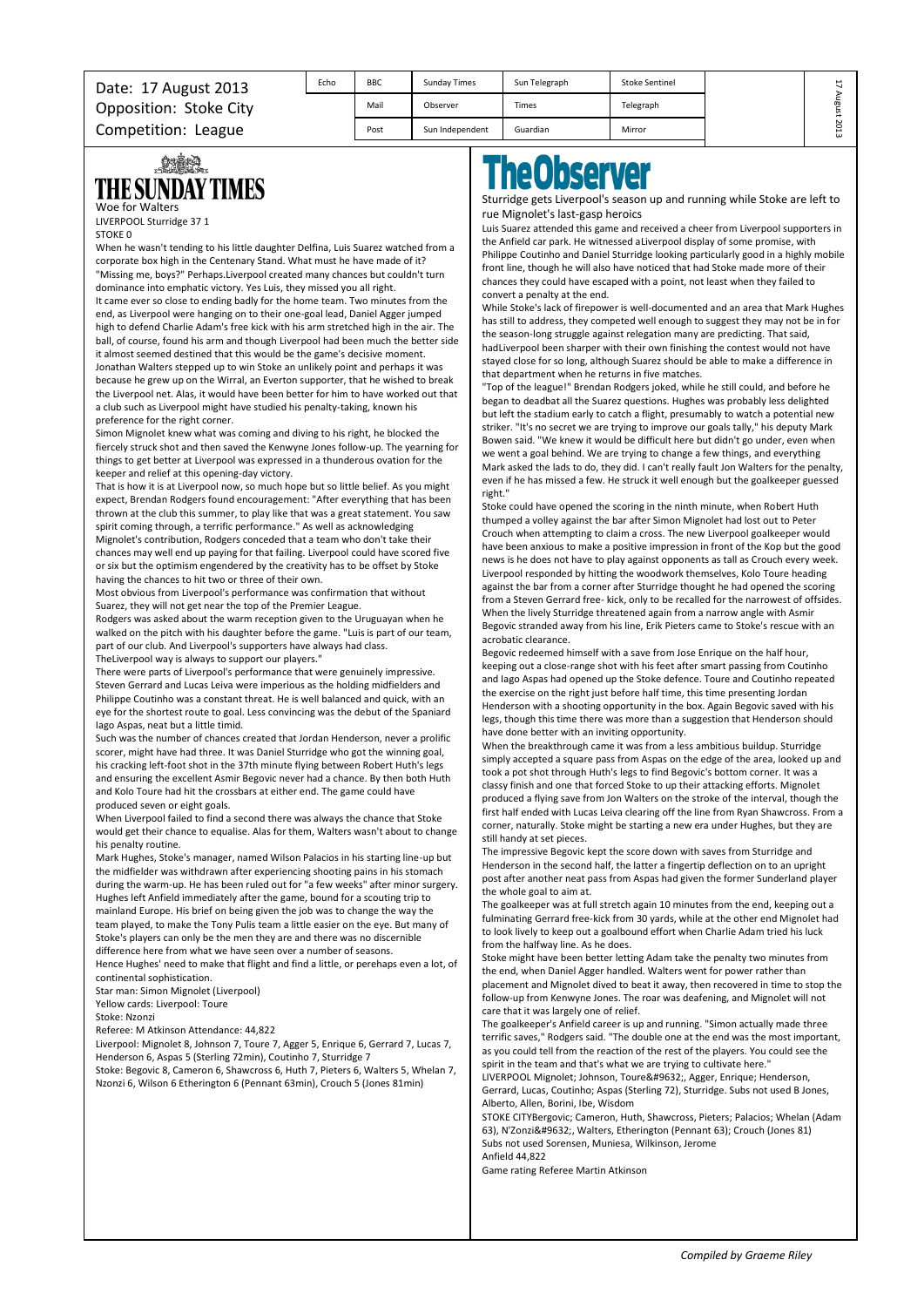| Date: 17 August 2013          | Echo | BBC          | Sunday Times |
|-------------------------------|------|--------------|--------------|
| <b>Opposition: Stoke City</b> | Mail | Observer     |              |
| Competition: League           | Post | Sun Independ |              |



Sun Telegraph

Stoke Sentinel

Mirror

# **BIBIC**

name.

goalkeeper.

corner.

heroics.

game.

us in it at times.

 $B|C$ 0:00+4:15Full time The game is over, as the referee blows the whistle. 90:00+2:42 Clearance made by Erik Pieters. Liverpool secured their first opening-day victory at Anfield since 2001 as 90:00+2:42 The ball is swung over by Steven Gerrard. goalkeeper Simon Mignolet marked his debut with a dramatic late penalty 90:00+2:28 Steven Gerrard decides to take the corner short. save to deny Stoke a point. 90:00+1:57 Short corner taken by Steven Gerrard from the right by-line. With Brendan Rodgers's side apparently cruising to their first three points of 90:00+1:28 Phillippe Coutinho takes a shot. Blocked by Erik Pieters. the season, Daniel Agger inexplicably handled a free-kick in the penalty 90:00+1:06 Clearance made by Erik Pieters. 90:00+1:04 Free kick taken by Daniel Agger. area with two minutes of the match remaining. Mignolet then produced a 89:58 Steven Nzonzi concedes a free kick for a foul on Phillippe Coutinho. brilliant low save to deny Stoke striker Jonathan Walters from the resultant spot-kick, as well as blocking Kenwyne Jones' follow-up. 89:50 Simon Mignolet takes the free kick. Daniel Sturridge scored the only goal of the game eight minutes before 89:18 Robert Huth challenges Simon Mignolet unfairly and gives away a free kick. half-time, drilling a low shot into the bottom right-hand corner of the net. 89:15 Jermaine Pennant crosses the ball in from the free kick. Liverpool should have won far more comfortably as a host of chances went 88:49 Foul by Jordan Henderson on Marc Wilson, free kick awarded. begging. Kolo Toure and Jordan Henderson hit the woodwork, with Stoke 88:39 Steven Gerrard manages to make a clearance. goalkeeper Asmir Begovic in man-of-the-match form. 88:39 Corner taken by Charlie Adam from the left by-line. 88:22 Kenwyne Jones takes the chance to get an effort at goal. Simon Mignolet parries But the visitors will count themselves unfortunate not to snatch a point. Not the effort to safety. only did they waste their late penalty chance, Robert Huth's volley thundered against the crossbar early on. 88:18Penalty Penalty taken by Jonathan Walters saved by Simon Mignolet. Liverpool 1-0 But ultimately, Liverpool were worth their victory. Stoke. With the **[banned Luis Suarez](http://www.bbc.co.uk/sport/0/football/22311774)** watching with his family in the stands, either 87:29 Daniel Agger is penalised for handball and concedes a . side could easily have gone into half-time with more than one goal to their 87:21 Free kick crossed by Charlie Adam. 86:49 Foul by Raheem Sterling on Geoff Cameron, free kick awarded. 86:20 Robert Huth makes a clearance. Liverpool dominated, even though Huth hit the crossbar after Mignolet 86:17 Centre by Jordan Henderson. flapped at Glenn Whelan's right-wing cross. 85:55 Ryan Shawcross manages to make a clearance. Debutant Iago Aspas and Philippe Coutinho were a pair of nuisances for 85:26 Marc Wilson manages to make a clearance. Stoke, swapping places and eluding markers. Coutinho provided the vision 85:04 Shot by Phillippe Coutinho. Ryan Shawcross gets a block in. and the craft, Aspas the tireless running, with Sturridge adding an 84:37 Marc Wilson delivers the ball. incisiveness Liverpool have often lacked. 84:36 Glen Johnson makes a clearance. The Liverpool striker had a goal correctly ruled out early on, as he strayed 84:11 Corner from the left by-line taken by Phillippe Coutinho. marginally offside when heading Steven Gerrard's free-kick into the net. He 83:51 Ryan Shawcross manages to make a clearance was denied on three further occasions by the excellence of Begovic and a 83:47 Corner taken by Steven Gerrard. tremendous goal-line clearance from Stoke debutant Erik Pieters. 83:14 Clearance by Erik Pieters. Liverpool finally found the breakthrough, with Jordan Henderson squaring 82:51 Clearance by Sanchez Jose Enrique. the ball to Sturridge 20 yards from goal. The former Chelsea striker 82:47 Marc Wilson sends in a cross. steadied himself and let fly with a skidding shot that went between Huth's 82:14 The ball is delivered by Steven Nzonzi. legs and beat Begovic for pace as it crept into the bottom corner. 81:51 Sanchez Jose Enrique makes a clearance. Stoke threatened in fits and starts, with Steven N'Zonzi an athletic and 81:48 Steven Gerrard makes a clearance. intimidating presence in midfield, and the runs of Walters stretching 81:44 Corner from the left by-line taken by Jermaine Pennant. Liverpool on the break. The Ireland striker drew a diving save from Mignolet 81:07 Charlie Adam has an effort at goal. Simon Mignolet parries the ball away. as half-time approached, while Lucas Leiva cleared another off the line. 80:29Substitution SubstitutionKenwyne Jones on for Peter Crouch. Coutinho was the man pulling the strings, however. His quickness of feet 79:58 Sanchez Jose Enrique sends in a cross. and deftness of touch took him away from Stoke defenders time and again. 79:38 Free kick taken by Sanchez Jose Enrique. Early in the second half, he curled a shot narrowly wide of the past with 79:25 Clearance made by Steven Nzonzi. only Begovic to beat. Soon after, Henderson linked up with Aspas in the 79:22 Charlie Adam makes a clearance. penalty area, only to see his shot tipped onto the post by the Stoke 79:21 Corner from the left by-line taken by Steven Gerrard. 78:58 Erik Pieters makes a clearance. Gerrard's 35-yard free-kick was tipped over by Begovic, before the 78:58 Glen Johnson takes the chance to get an effort at goal. Asmir Begovic parries the goalkeeper denied Glen Johnson from point-blank range from the resulting effort to safety. 78:52 Corner from the right by-line taken by Phillippe Coutinho. Substitute Charlie Adam almost hit back when he spotted Mignolet off his 78:22 Shot comes in from Steven Gerrard from the free kick. Asmir Begovic parries the line from inside his own half and fired in a shot that sent the Liverpool ball away. goalkeeper racing backwards to tip the ball over the bar. 77:35 Free kick awarded for a foul by Robert Huth on Daniel Sturridge. As the match ticked into the 88th minute, Agger handled a free-kick and 77:17 Clearance made by Sanchez Jose Enrique. referee Martin Atkinson pointed to the penalty spot to set up Mignolet's 77:14 A cross is delivered by Jonathan Walters. 76:33 Clearance made by Ryan Shawcross. **Stoke assistant manager Mark Bowen:** 76:32 Daniel Sturridge sends in a cross. "Jon Walters gives everything for this club, so nobody in the dressing room 75:44 Free kick taken by Robert Huth. will do anything other than pick him up and get him ready for the next 75:27 Kolo Toure is given a yellow card. 75:27Booking "I thought it was going to be a battle and our keeper [Asmir Begovic] kept 75:19 Kolo Toure challenges Erik Pieters unfairly and gives away a free kick. 73:19 Daniel Sturridge takes the chance to get an effort at goal and missed to the right "It was a case of staying in the game as long as you can because we are of the goal. asking them to play a different kind of game and you hope they don't lose 71:20Substitution Liverpool makes a substitution, with Raheem Sterling coming on for confidence, which I don't think they did." Iago Aspas. 70:24 Marc Wilson takes a shot. Simon Mignolet parries the effort to safety. 70:16 Clearance by Steven Nzonzi. 69:09 Peter Crouch takes the free kick. 69:04 Unfair challenge on Jonathan Walters by Steven Gerrard results in a free kick. 68:49 Simon Mignolet takes the free kick. 67:38 Free kick awarded for a foul by Robert Huth on Steven Gerrard. 67:30 Steven Gerrard manages to make a clearance. 67:26 Jermaine Pennant crosses the ball in from the free kick. 66:49 Sanchez Jose Enrique challenges Jermaine Pennant unfairly and gives away a free kick. 65:54 Marc Wilson manages to make a clearance. 65:51 Kolo Toure takes the chance to get an effort at goal. Blocked by Ryan Shawcross. 65:48 Ryan Shawcross manages to make a clearance. 65:45 Corner from the left by-line taken by Phillippe Coutinho. 65:09 Steven Gerrard takes the free kick. 64:56 Free kick awarded for a foul by Peter Crouch on Leiva Lucas. 64:18 Sanchez Jose Enrique takes a shot and missed to the right of the goal.

64:12 Jonathan Walters makes a clearance. 63:53 Ryan Shawcross makes a clearance. 63:51 Corner taken by Steven Gerrard.

17 August 2013

 $\overline{L}$ August 201.